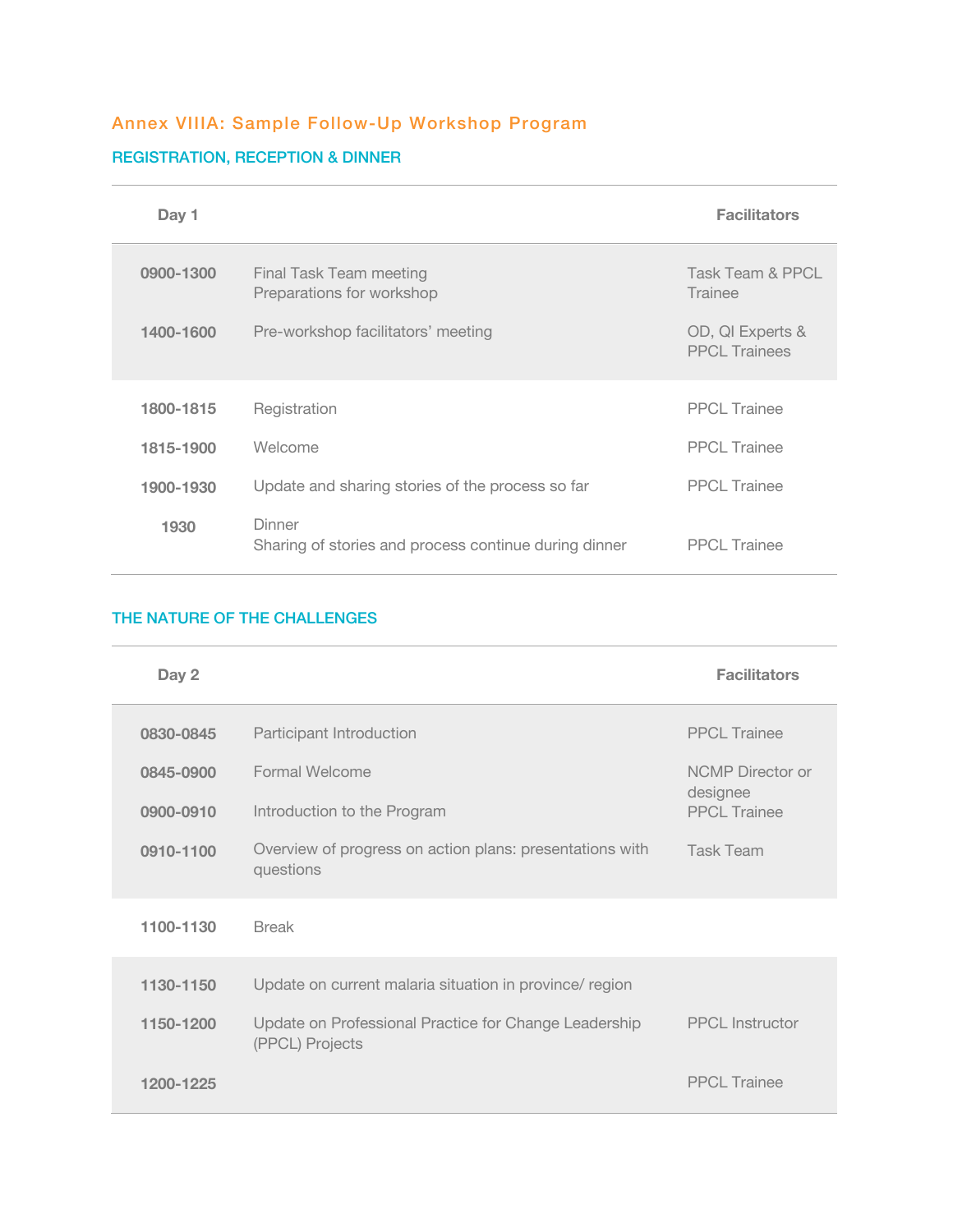| 1225-1315 | Implications of presentations and impact on the challenges:<br>specialty groups and all attendee discussion and then<br>plenary | <b>PPCL</b> Trainee |
|-----------|---------------------------------------------------------------------------------------------------------------------------------|---------------------|
|           | Plenary: malaria focal and other groups give feedback on<br>impact and implication of progress made                             |                     |
| 1315-1400 | Break – Lunch                                                                                                                   |                     |
| 1400-1600 | Detailed accounts of what you know happened – table-<br>group updates of action plans and final account of the work             | <b>PPCL</b> Trainee |
| 1600-1730 | Quantitative evaluation of the process to date with Task<br>Team                                                                | M&E Expert          |
| 1730      | End of formal program for this day                                                                                              |                     |

## ADDRESSING THE CHALLENGES OLD AND NEW

| Day 3     |                                                                                                                                                                                                       | <b>Facilitators</b>                                                      |
|-----------|-------------------------------------------------------------------------------------------------------------------------------------------------------------------------------------------------------|--------------------------------------------------------------------------|
| 0800-0830 | Reflections arising from previous day                                                                                                                                                                 | <b>PPCL Trainee</b>                                                      |
| 0830-0900 | The opportunities we now have to improve service delivery<br>in pursuit of malaria elimination. In relation to other plans -<br>where are the opportunities for further improvement?                  | Introduced by<br><b>PPCL Trainee</b><br>supported by all<br>facilitators |
| 0900-0940 | Working on opportunities: Discussion around tables - each<br>table allocated one opportunity for wider consultation and<br>nominates one person to present this opportunity to other<br>table groups. | <b>PPCL Trainee</b>                                                      |
| 0940-1030 | Collaborative Consulting. Each table group acts as a team<br>of consultants to hear and discuss the presentation from<br>other groups.                                                                | <b>PPCL Trainee</b>                                                      |
| 1030-1100 | <b>Break</b>                                                                                                                                                                                          |                                                                          |
| 1100-1300 | Review of opportunities and themes from collaborative<br>consulting (Plenary – report back from each group)                                                                                           | <b>PPCL Trainee</b>                                                      |